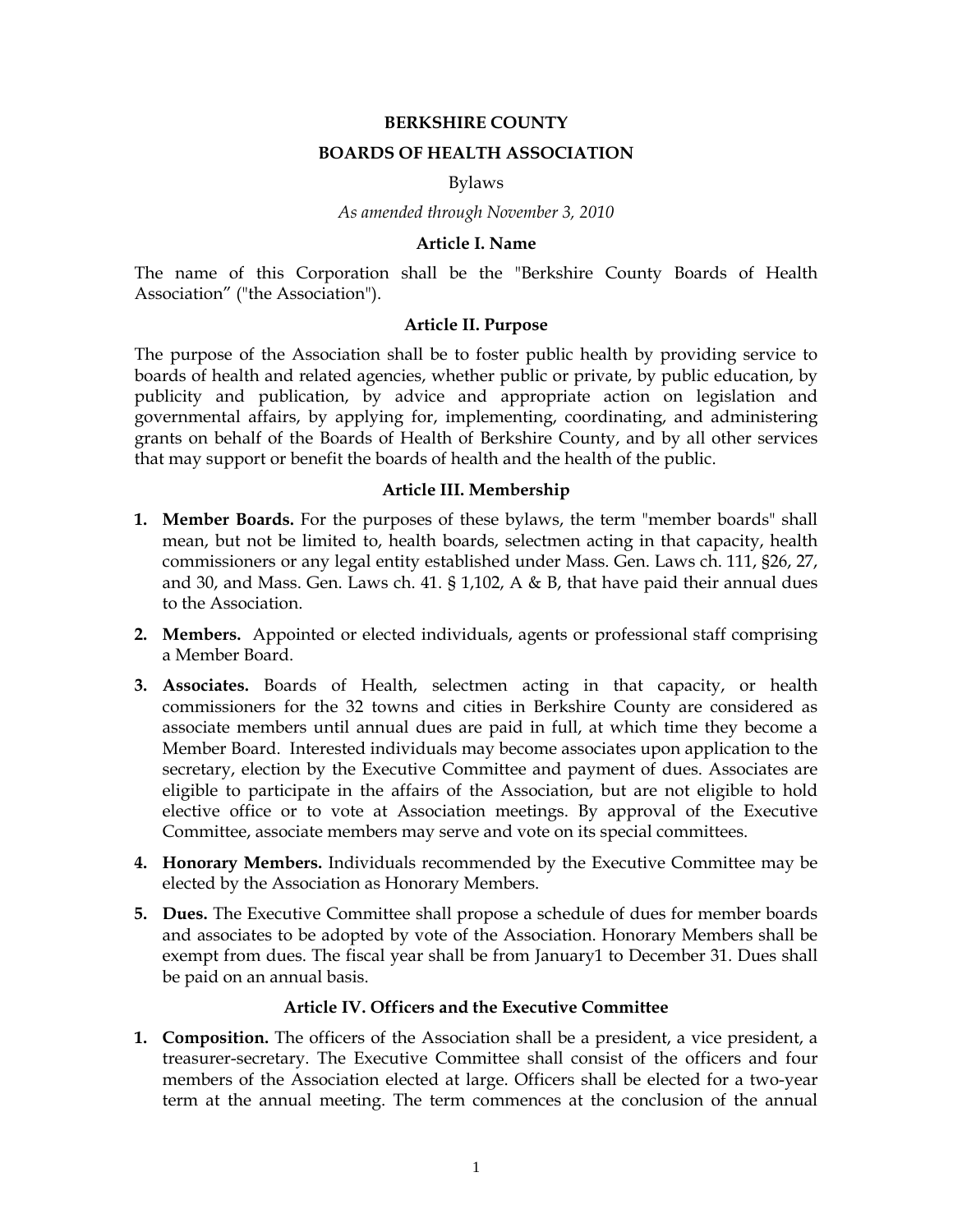meeting and continues until such time a successor is qualified. No officer shall serve more than three consecutive terms in the same capacity. No officer shall concurrently serve as one of the four members elected at large on the Executive Committee.

The four members at large shall be elected for three-year terms, except that at the first election following the adoption of this bylaw, they shall be elected as follows:

> two for a term of 3 years one for a term of 2 years one for a term of 1 year

Thereafter, each election shall be for a term of three years.

- **2. Duties.** The duties shall be those prescribed by these bylaws and by the parliamentary authority adopted by the Association. The Executive Committee shall meet at least yearly on call of the President with 30 days written notice. Special meetings may be called on 7 days written notice by the President, A quorum of four members is required for all meetings of the Executive Committee. All business voted upon by the Executive Committee requires a majority vote of the entire Executive Committee, said vote may be taken by fax, online or duly recorded telephone calls. Any duties given individually to an Executive Committee officer may be delegated to staff, with the approval of the Executive Committee.
	- **A. Executive Committee,** The Executive Committee shall have full authority and power to manage and conduct the business and affairs of the Association and to exercise its powers to control the expenditure of Association funds, including, but not limited to, dues fees, grants and loans, and to initiate the request for borrowing of money and the pledge of its credit subject to be voted by Association members. Expenditure of funds shall be made only upon a majority vote of the Executive Committee. Individual invoices, in accordance with budgets already approved by the Executive Committee, may be approved by the President. A verbal or written report of expenditures shall be presented to the Association at its annual meeting. It shall fill all vacancies other than that of President, It shall determine the general policies, and act for its own interest in any way not inconsistent with the bylaws,
	- **B. President.** The president shall preside at all meetings of the Association and the Executive Committee. S/he shall be a member ex-officio of all committees. Unless otherwise directed, s/he shall appoint all special committees and designate their chairpersons,
	- **C. Vice President.** The vice-president shall assume the duties of the President in his or her absence or disability, and in the event of the President's death or resignation shall become the President for the remainder of the term.
	- **D. Treasurer-Secretary.** The treasurer-secretary shall be responsible for the minutes of the meetings of the Association and the Executive Committee; shall keep the records of the Association, and a roster of membership; shall send out written notices of meetings, inform members of their election or appointment to office, and conduct correspondence not otherwise provided for. S/he shall assist the President in the preparation of the agenda for meetings and shall present an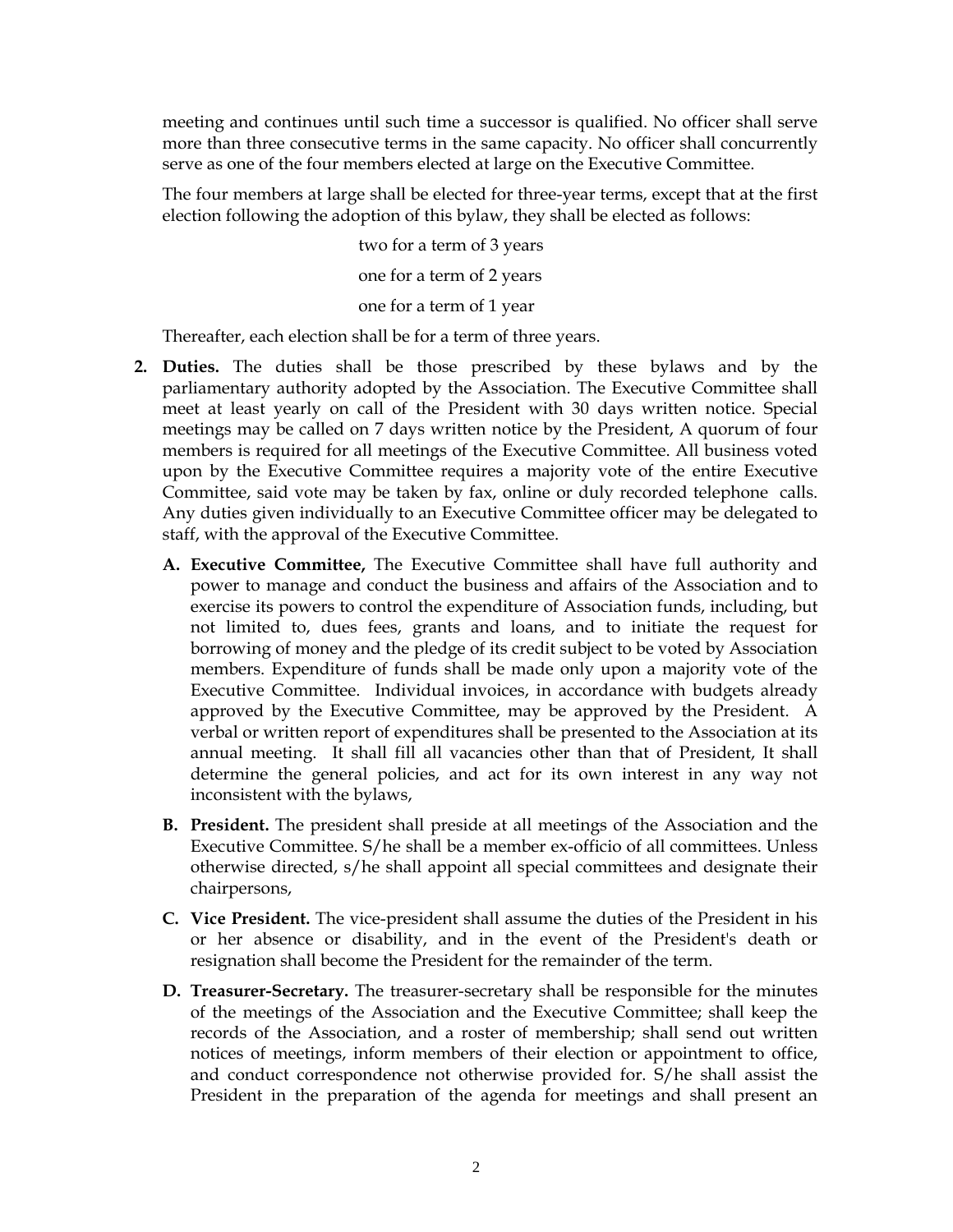annual report. Under the direction of the Executive Committee, the treasurersecretary shall be the custodian of the Association funds. S/he shall receive all funds and deposit the same in banking institution as shall be authorized by the Executive Committee in an account under the Association name. S/he shall pay the bills of the Association under provisions determined by the Executive Committee. At the annual meeting, at such other times as requested by the Executive Committee, the treasurer-secretary shall present a financial statement. The treasurer-secretary shall be bonded in an amount to be determined by the Executive Committee.

- **3. Vacancies.** Any vacancy, except that of President, however occurring, shall be filled by the Executive Committee until the next annual meeting, New President shall be named by Executive Committee as soon as possible.
- **4. Officer Requirements.** Each member of the Executive Committee, if that person ceases to be a member of a member board, shall be entitled to serve until the next annual meeting.
- **5. Signature Authorization.** Except as the Executive Committee or the bylaws may generally or in particular cases authorize the execution thereof in some other manner, all legal documents, with the exception of checks, shall be signed by the President.

## **Article V. Meetings**

- **1. Annual Meetings.** The annual meeting of the Association shall be held between the last week of September and the last week of November for the purpose of election of officers, members at large, and members of the nominating committee; to hear the reports of the treasurer-secretary and to transact such other business as may properly be brought before the members. The call of the meeting shall be no less than 30 days written notice to all members.
- **2. Special Meetings.** Special meetings of the Association may be called by the President or by the Executive Committee, and shall be called by the treasurer-secretary upon written application by at least ten percent of the members in good standing. The secretary shall send written notice to all members no less than thirty days before the date of the meeting.
- **3. Voting.** Each member of the Association in good standing will be entitled to one vote, A majority of these votes shall transact the business of the meeting, unless otherwise indicated in these bylaws, or the adopted parliamentary authority.

### **Article VI. Standing Committee**

- **1. Program Committee.** There shall be a committee appointed by the Executive Committee which shall name its chairman and shall recommend programs for Association meetings for adoption by the Executive Committee and make arrangements for these meetings.
- **2. Other Committees.** Such other committees are as authorized by the Association or the Executive Committee shall be appointed by the president, who shall be a member exofficio of all committees, and who shall name the chairman unless otherwise specified in these bylaws.